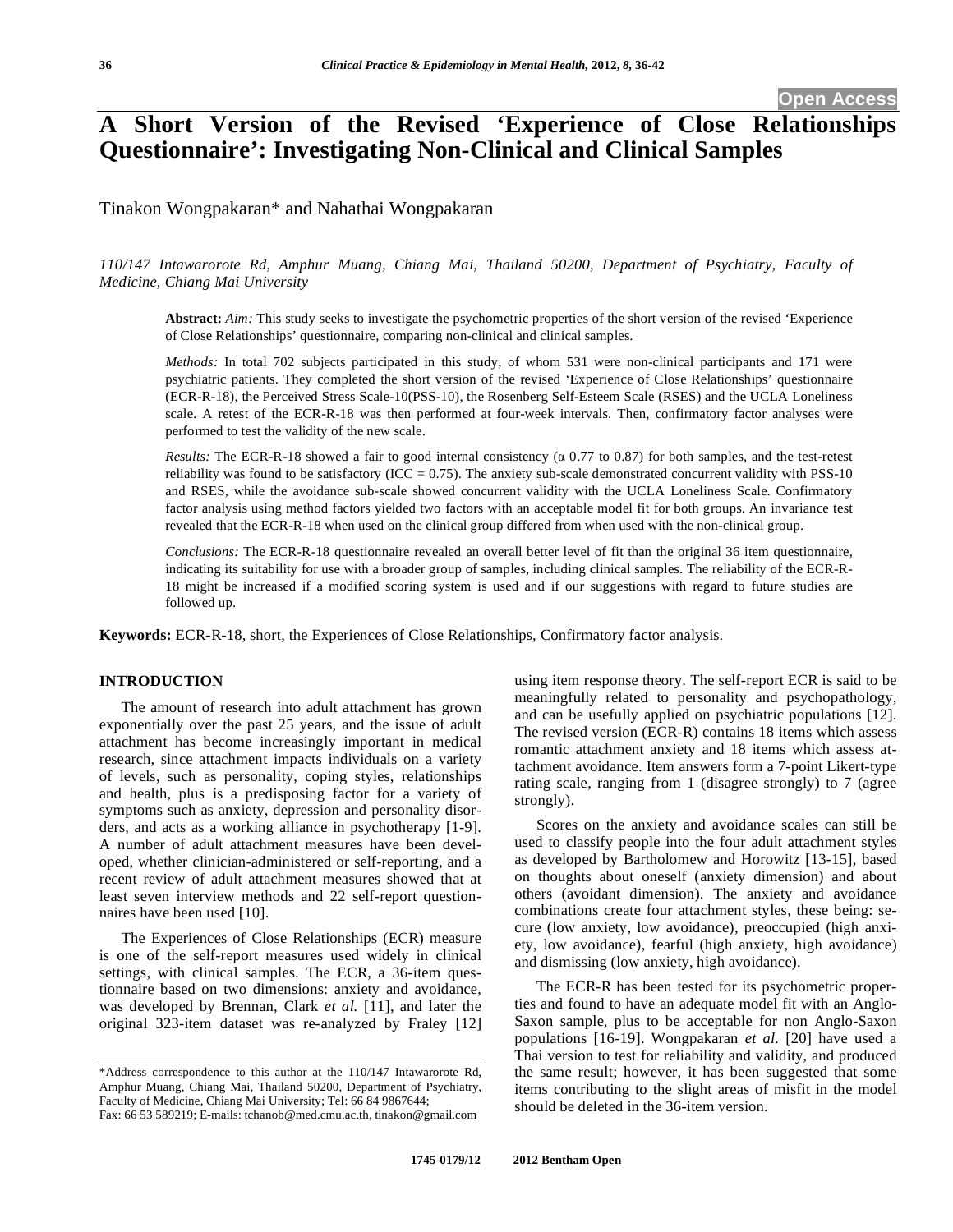Although the ECR appears to be a highly reliable and a valid instrument to use when assessing adult attachment, it has mostly been used with non-clinical samples. When it comes to clinical samples, especially psychiatric patients, such a long questionnaire might easily have an adverse effect upon reliability; therefore, a shorter version needs to be developed. Recently, Wei *et al.* [21] developed a briefer version of ECR based on the original; the shorter version is comprised of twelve items and has been found to be a valid and reliable when compared to the original ECR; however, a later version of ECR-R - with some items different from the original - has never been developed in a shorter form. In addition, based on our previous study, it has been suggested that some items should be revised or deleted entirely [20]; therefore, the purpose of this study is to seek to revise the Thai version of the ECR-R into a shorter form, while attempting to maintain its construct validity. Exploratory factor analysis was used to determine appropriate items, and later confirmatory analysis methods were used to ensure the validity of the new version of the scale. Criterion validity was examined by finding the correlation between the ECR-R-18 and other self-report measures, such as Rosenberg's self-esteem scale (RSES) [22], the Perceived Stress Scale [23], and the UCLA Loneliness Scale [24]. We hypothesized that the anxiety sub-scale would be positively correlated with the Perceived Stress Scale, and negatively correlated with the Self-Esteem Scale, whereas attachment avoidance was expected to have a positive correlation with the Loneliness Scale. As far as we are concerned, this study is the first developed to investigate the effectiveness of the shorter version of the ECR-R, as well as the first to compare its effectiveness with both clinical and non-clinical samples.

#### **METHODS**

This study project was approved by the Ethics Committee at the Faculty of Medicine, Chiang Mai University. According to Comrey, five to ten times the number of items is deemed to be a suitable sample size to carry out confirmatory factor analysis [25]; therefore, a convenience sample of 531 for non-clinical and 171 for clinical samples was determined to be appropriate for this study.

#### **SUBJECTS**

A non-clinical sample of 531 people was recruited from the relatives of those accompanying patients, plus from a group of undergraduate students, and hospital personnel. They were invited to participate in the study, and offered a participant information sheet (PIS) and informed consent form by a research assistant, plus were provided with a pack containing the PIS, questionnaires and an informed consent form. The process was carried out on a voluntary basis. No compensation was given to members of the group for their participation, among whom 58% were female aged 18 to 58 years old (M= 39.56 years, SD=8.05 years).

In the clinical sample, we recruited 171 patients from Maharaj Nakorn Chiang Mai Hospital Psychiatry Outpatients Service. The clinically stable patients were invited to participate in the study, were offered a PIS and informed consent form by a research assistant. The informed consent form covered the initial testing and four-week retesting activities. The inclusion criteria were 1) at least 18 years old, and 2) to be able to complete questionnaires. Potential participants were excluded if they revealed: 1) active psychosis 2) present episode of bipolar, manic episodes or severe depression, 3) organic mental disorders, 4) active conditions that required medical attention regardless of the cause; for example, active suicidal behavior, being delirious, intoxicated or withdrawn, and 5) any condition that required hospitalization. Among the recruited patients, 60% were female, aged 18 to 74 years old (M= 42.11 years, SD=16.08 years). According to the DSM-IV-TR, 39% suffered from depressive disorders, 10% had problems with substance abuse/dependence, and the rest suffered from anxiety disorders, somatoform disorders and psychosomatic disorders. Regarding re-testing, it was found that 86% of all participants performed the second round of questions for accuracy.

#### **INSTRUMENTS**

#### **Thai Version of the Revised 'Experience in Close Relationships' Questionnaire (ECR-R-18)**

The Thai version of the ECR-R was translated from the original English version - ECR-R [20]. The ECR-R-18 is a 36-item, self-report instrument which indicates levels of adult romantic attachment. The ECR-R has two dimensions: anxiety and avoidance. Nine items assess the anxiety subscale and nine items assess the avoidance sub-scale. In this study, respondents were measured using a 7-point scale that ranged from 1 'strongly disagree' to 7 'strongly agree', such that higher scores were associated with higher levels of anxiety or avoidance.

#### **Rosenberg Self-Esteem Scale (RSES)**

The Rosenberg Self-Esteem Scale was also utilized to examine concurrent validity. This is a ten item questionnaire, which uses a 4-point Likert scale with answers ranging from 'strongly agree' to 'strongly disagree'. Higher scores are associated with higher levels of self-esteem; for example, 'I take a positive attitude towards myself'. This measurement has been validated and found to demonstrate an acceptable level of reliability and validity [22]. For this study sample, the Thai RSES revealed a good internal consistency  $(\alpha=0.87)$ .

#### **Perceived Stress Scale-10 (PSS-10)**

PSS-10 is a well-known stress instrument that measures the degree to which life events are perceived as being stressful. It's a 5-point Likert scale instrument, with the scale ranging from 0 to 4. It asks respondents how often they have felt or thought in a particular way within the previous month, with a higher score reflecting a greater perception of stress; for example, 'In the last month, how often have you been upset because of something that happened unexpectedly?' The Thai version of PSS-10 has demonstrated good internal consistency, construct validity and concurrent validity with other measurements (overall  $\alpha$ =0.85) [23].

# **UCLA Loneliness Scale**

In this study, this was utilized to examine concurrent validity with the avoidance sub-scale. The UCLA Loneliness Scale, as developed by Russell *et al.*, is a uni-dimensional measurement of people's perception of loneliness. It consists of a 20-item questionnaire, and uses a 4-point Likert scale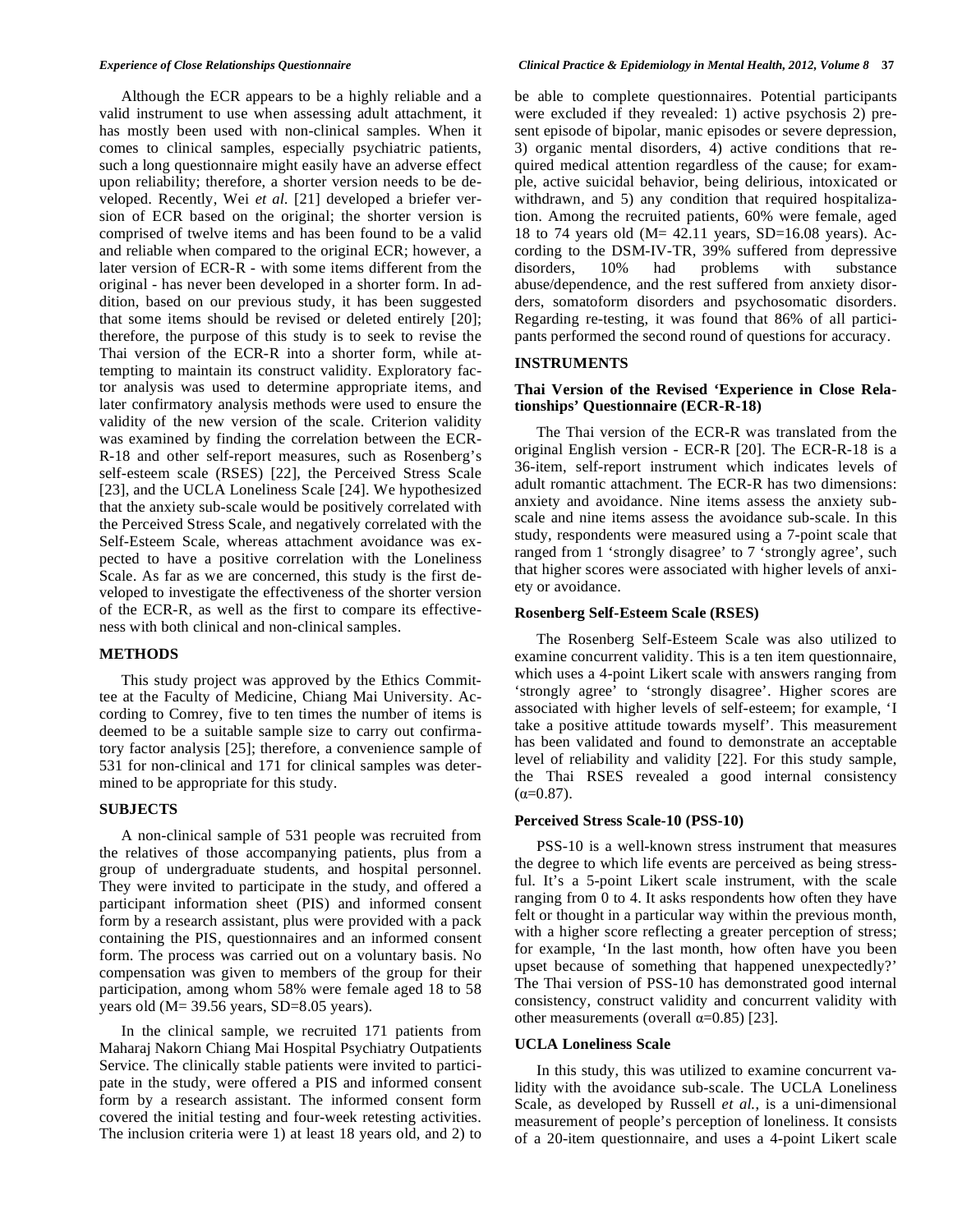

**Fig. 1.** Comparison of Attachment Styles using ECR-R-18 between the Clinical and Nonclinical Groups.

with answers ranging from 'strongly agree' to 'strongly disagree'. Higher scores are associated with greater feelings of loneliness such as; for example, 'There's no one I can turn to'. The Thai version has been validated and found to demonstrate an acceptable reliability ( $\alpha$ =0.80) and concurrent validity with respect to the Thai depression inventory and the Multi-dimensional Scale of Perceived Social Support (MSPSS) [24].

#### **Statistical Analyses**

Descriptive statistics were used for data screening and found to be acceptable (Cronbach's  $\alpha > 0.6$ )), and all items revealed skewness and kurtosis  $\leq \pm 2$ ) [26]. Missing values were managed by replacing them with the series' mean. Data screening was conducted for exploratory factor analysis (EFA) purposes and the sampling adequacy was found to be good, with Kaiser-Meyer-Olkin (KMO) values of more than 0.8 for both groups. Bartlett's test of sphericity was significant in both samples  $(p < .001)$  [27]. The maximum likelihood method, with oblique rotation, was performed on the items, and for confirmatory factor analysis, the following model fit indices were used: (i) the Comparative Fit Index  $(CFI) \ge 0.95$ , (ii) the Tucker-Lewis Index (TLI)  $\ge 0.9$ , (iii) the root-mean-square error of approximation (RMSEA)  $\leq$ 0.6, (iv) the standardized root-mean-square residual (SRMR)  $\leq$  0.08 [28-30], and (v) a modification indices. In addition, an invariance test was applied to see whether those items comprised within a particular measuring instrument operated equivalently across different populations.

Finally, internal consistency reliability was determined through calculation of the Cronbach  $\alpha$  coefficient, with a reliability of more than 0.70 deemed acceptable [31]. Factor analysis was carried out using the SPSS AMOS package version 18 [32].

# **RESULTS**

#### **Item Selection**

In accordance with our previous study, items producing model misfits included Items 12 and 3 (which gave large standardized residuals leading to item sharing). Items 5, 9 and 23 on the anxiety side and Items 11, 13, 17 and 24 on the avoidance side (low  $\mathbb{R}^2$  values); Items 2, 3, 11, 17 and 24 (double-loading) and Item 12 (extraneous content), and were thus excluded. In addition to these items, those with low  $\mathbb{R}^2$ and factor loadings were excluded for both sub-scales. Nine items were finally left for each sub-scale, leaving a new set of 18-item questionnaires. The new scale was re-analyzed and yielded an excellent model fit, as follows: CFI = 0.99, TLI=  $0.99$ , RMSEA =  $0.014$  and SRMR =  $0.03$ . (For details see Wongpakaran *et al.* [20]).

# **Descriptive Statistics**

The mean and standard deviations for the anxiety and avoidance scores of both groups were: 3.01±1.07, 2.90±0.82 for the non-clinical group, and  $3.70\pm1.58$ ,  $3.50\pm1.11$  for the clinical group (Table **1**). There was a significant difference in the levels of anxiety and avoidance between both groups  $(t= 6.59, p < .001; t = 7.01, p < .001$  respectively), but there were no gender differences revealed for either group. When anxiety and avoidance scores were matched to an attachment style, the secure style scored 70.1%, the preoccupied style 19.4%, the fearful style 2.4% and the dismissing style 8.1% for the non-clinical group, whilst the secure style scored 40.4%, the preoccupied style 28.7%, the fearful style 12.9%, and the dismissing style 18.1% for the patient group. A Fisher Exact Chi-square test was performed to test the difference in attachment styles between the two groups and was found to be significant  $(p < .001)$  (Fig. 1).

# **Exploratory Factor Analysis**

Factor analysis, using an un-rotated maximum likelihood method found that four components explained 53.56% of the variance (Eigenvalues  $> 1$ ) and 41.61% of the variance was accounted for by two components in the student group; whereas four components explained 57.58% of the variance, and 44.85% of the variance was caused by two components for the patient group. Although four factors were extracted, a sharp decreasing trend after the second factor could be seen using a scree plot (not shown here), suggesting a tendency to favor a two-factor model. The results were similar for both samples.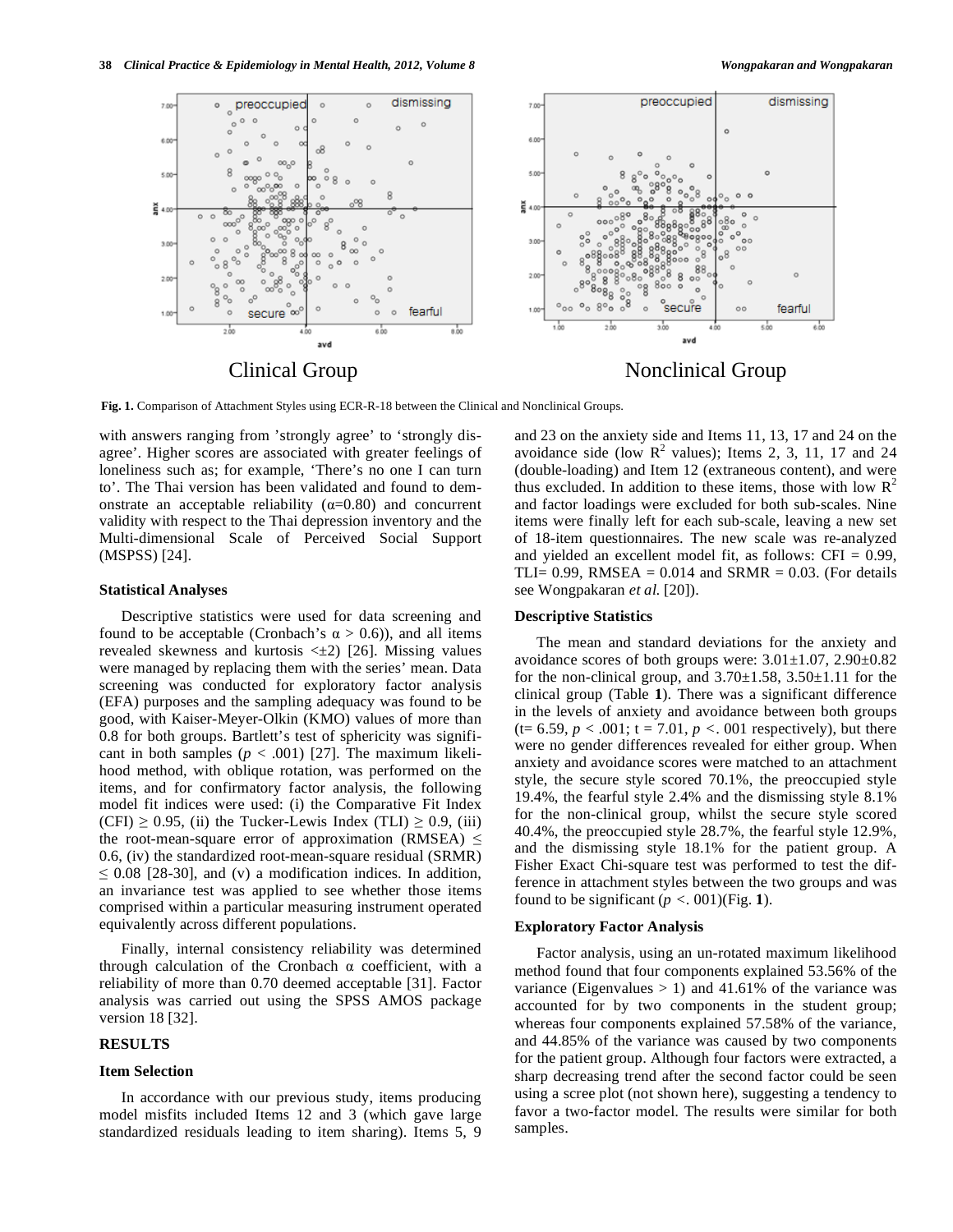| <b>Items</b>                                                                                          | <b>Factor I (Anxiety)</b> |                 | <b>Factor II (Avoidance)</b> |                 | Communality $(h^2)$ |                 |
|-------------------------------------------------------------------------------------------------------|---------------------------|-----------------|------------------------------|-----------------|---------------------|-----------------|
|                                                                                                       | <b>Nonclinical</b>        | <b>Clinical</b> | <b>Nonclinical</b>           | <b>Clinical</b> | <b>Nonclinical</b>  | <b>Clinical</b> |
| 8. I often worry that my partner will not want to stay with me.                                       | .775                      | .754            |                              |                 | .609                | .603            |
| 12. When I show my feelings for romantic partners, I'm afraid<br>they will not feel the same about me | .704                      | .707            |                              |                 | .563                | .500            |
| 16. I worry that romantic partners won't care about me as much<br>as I care about them.               | .690                      | .768            |                              |                 | .468                | .611            |
| 4 When my partner is out of sight, I worry that he or she might<br>become interested in someone else. | .721                      | .758            |                              |                 | .522                | .590            |
| 2. I often worry that my partner doesn't really love me.                                              | .684                      | .752            |                              |                 | .474                | .608            |
| 18 I worry that I won't measure up to other people.                                                   | .671                      | .626            |                              |                 | .451                | .392            |
| 14. Sometimes romantic partners change their feelings about me<br>for no apparent reason.             | .575                      | .693            |                              |                 | .334                | .486            |
| 6. My romantic partner makes me doubt myself.                                                         | .602                      | .732            |                              |                 | .370                | .598            |
| 10. I worry a lot about my relationships.                                                             | .585                      | .673            |                              |                 | .360                | .469            |
| 7. I usually discuss my problems and concerns with my partner.                                        |                           |                 | .786                         | .729            | .622                | .552            |
| 11. I tell my partner just about everything.                                                          |                           |                 | .767                         | .721            | .589                | .547            |
| 3. I feel comfortable sharing my private thoughts and feelings<br>with my partner.                    |                           |                 | .716                         | .560            | .515                | .337            |
| 5. I find it relatively easy to get close to my partner.                                              |                           |                 | .665                         | .608            | .443                | .408            |
| 17. It helps to turn to my romantic partner in times of need.                                         |                           |                 | .632                         | .673            | .427                | .457            |
| 9. I find it easy to depend on romantic partners.                                                     |                           |                 | .546                         | .637            | .335                | .434            |
| 13. It's not difficult for me to get close to my partner.                                             |                           |                 | .526                         | .449            | .306                | .239            |
| 15. I talk things over with my partner.                                                               |                           |                 | .570                         | .356            | .336                | .388            |
| 1. I prefer not to show a partner how I feel deep down.                                               |                           |                 | .422                         | $.086*$         | .227                | .291            |
| Eigenvalue                                                                                            | 5.04                      | 5.38            | 2.93                         | 3.13            |                     |                 |
| % variance                                                                                            | 28.01                     | 29.93           | 16.27                        | 17.36           |                     |                 |
| M                                                                                                     | 3.01                      | 3.70            | 2.90                         | 3.50            |                     |                 |
| <b>SD</b>                                                                                             | 1.07                      | 1.58            | 0.82                         | 1.11            |                     |                 |
| Cronbach's alpha                                                                                      | 0.85                      | 0.89            | 0.81                         | 0.73            |                     |                 |

|        |  |  |  |  | Table1. Comparison of Descriptive Statistics and Factor Analysis Findings (for the ECR-R-18) between the Nonclinical and Clinical |  |
|--------|--|--|--|--|-----------------------------------------------------------------------------------------------------------------------------------|--|
| Groups |  |  |  |  |                                                                                                                                   |  |

\* Item 1 has a high loading on Factor I (anxiety) (0.533)

A second maximum likelihood analysis - forcing two factors with an oblique rotation (delta=0), plus a Kaiser Normalization, were performed, resulting in all items being loaded on to the designated scales except for Item 1 in the patient group, which appeared to be cross-loading. The loadings ranged from 0.461 to 0.707 for the anxiety sub-scale and 0.461 to 0.707 for the avoidance sub-scale with the nonpatient group; and from 0.297 to 0.679 for the anxiety subscale and 0.582 to 0.723 for the avoidance sub-scale for the patient group. Item 1 had the lowest factor loading in the samples; Items 13 and 15 were second and third lowest (See Table **1**). In fact, Item 15 was loaded on to the third factor from the initial analysis, while Items 1 and 13 were found to be negatively worded (Table **2**).

#### **Confirmatory Factor Analysis**

Based on our investigation of the sensitivity of various fit indices, the following absolute fit indices were used to identify the model misspecification: the Comparative Fit Index (CFI), the root mean square error of approximation (RMSEA) scale and the standardized root mean square residual (SRMR) scale. Chi-square statistics were used to evaluate the difference between the sample covariance matrix and the implied covariance matrix from the hypothesized model [31].

As suggested by Hu & Bentler [28, 29, 33], a Comparative Fit Index (CFI) score of  $\geq 0.95$ , a TLI(NFI) of  $\geq 0.9$ , a root-mean-square error of approximation (RMSEA) of  $\leq 0.6$ and a standardized root-mean-square residual (SRMR) of  $\leq$ 0.08, are indicative of a good fit. Our results demonstrated that the two-factor model for the ECR-R-18 demonstrated a poor fit ( $\chi^2$  = 585.16, *df* =134, CFI = 0.85, AGFI = 0.86, TLI  $= 0.83$ , RMSEA= 0.080 and SRMR = 0.067 for the nonclinical group, and  $\chi^2$ =265.00, *df* = 134, CFI = 0.89, AGFI = 0.85, TLI = 0.87, RMSEA = 0.065, and SRMR = 0.074 for the patient group).

As found in Wei's study, a poor fit influences the production of systematic errors that might be due to the items'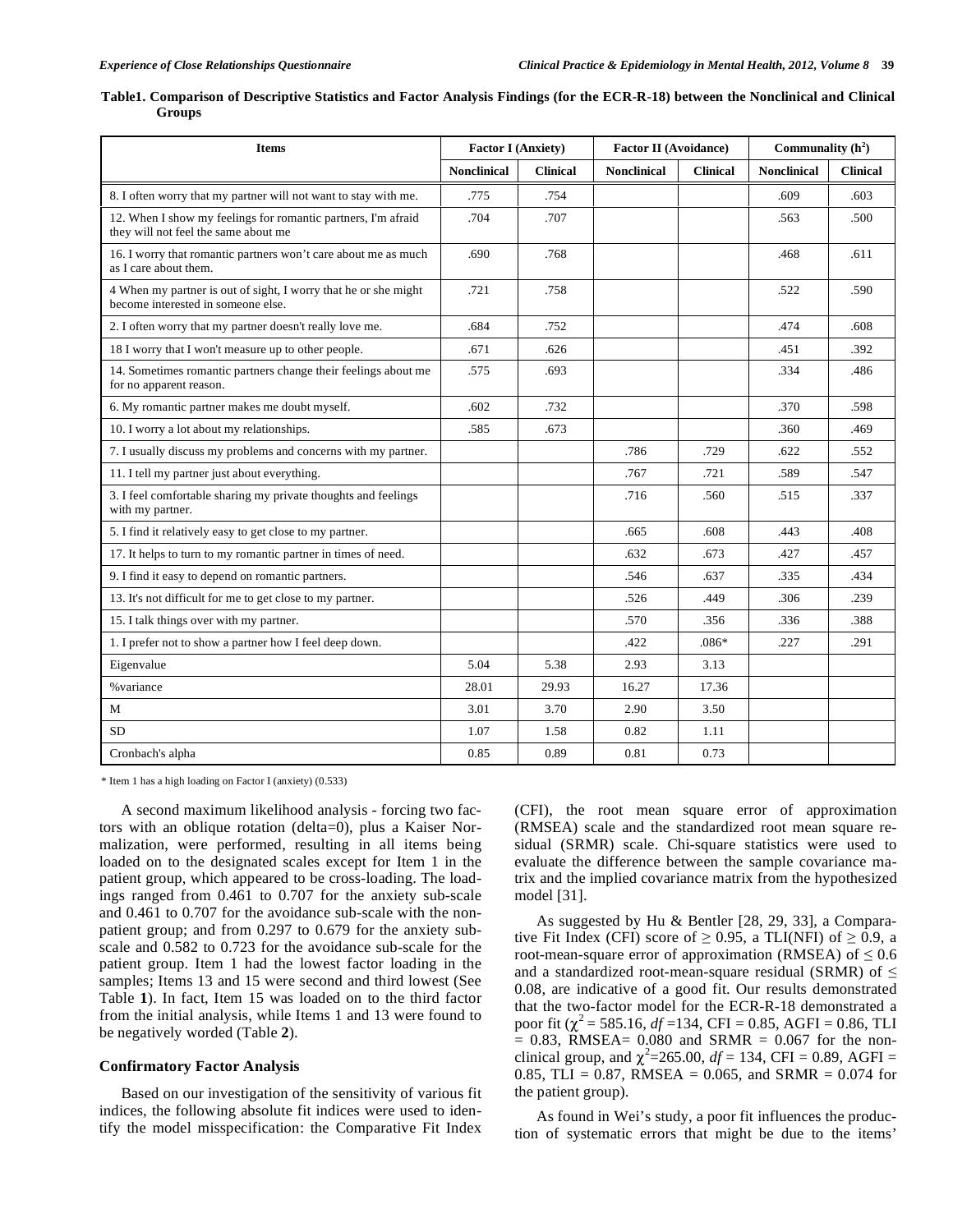|                          |                 |          |                 |      | <b>Good Fit Indices</b> | <b>Bad Fit Indices</b> |                        |             |
|--------------------------|-----------------|----------|-----------------|------|-------------------------|------------------------|------------------------|-------------|
|                          |                 |          | <b>Absolute</b> |      | Comparative             | <b>Parsimonious</b>    |                        |             |
| Sample                   | Model           | $\chi^2$ | df              | TLI  | <b>CFI</b>              | AGFI                   | RMSEA (90%CI)          | <b>SRMR</b> |
| Nonclinical <sup>a</sup> | 2-factor        | 585.16   | 134             | 0.83 | 0.85                    | 0.86                   | $0.080(0.073 - 0.086)$ | 0.067       |
|                          | $2$ -factor+ MF | 369.75   | 116             | 0.90 | 0.92                    | 0.90                   | $0.059(0.052 - 0.067)$ | 0.059       |
| Clinical <sup>b</sup>    | 2-factor        | 330.698  | 134             | 0.80 | 0.82                    | 0.77                   | $0.093(0.080 - 0.106)$ | 0.074       |
|                          | 2-factor+ MF    | 181.669  | 115             | 0.92 | 0.94                    | 0.85                   | $0.058(0.042 - 0.074)$ | 0.050       |

**Table 2. Comparison of the Fit Indexes of Two-Factor Confirmatory Models for the Nonclinical and Clinical Groups** 

*Note:* TLI = Tucker-Lewis Index, CFI = comparative fit index, AGFI = Adjust Goodness-of-Fit Index, RMSEA = root mean square error of approximation and SRMR = standardized root-mean-square residual

MF = Method Factors in the 'negatively worded' factor group, Items 1, 2, 4, 6, 8, 10, 12, 14, 15, 16 and 18, were parcelled, whereas Items 3, 5, 7, 9, 11, 13 and 17 were grouped into the 'positively worded' factor group.

 $\mathrm{^{a}N}$  =531;  $\mathrm{^{b}N}$ =171

wording style, that is, participants may have a systematic way of responding to negatively and positively worded items, regardless of the content of the item. Therefore, method factors, where two orthogonal factors that corresponded to a negatively or positively worded item, were employed here (Fig. **2**).

The method effect was utilized by parceling eleven negatively worded and seven positively worded items. The negatively worded items included Items 1, 2, 4,6, 8,10, 12, 14,15, 16 and 18; whereas the positively worded items included Items 3, 5, 7, 9, 11, 13 and 17 (shown in Fig. **2**). The results reveal that: the  $\chi^2$  was reduced to 369.75,  $df = 116$ , TLI = 0.90, CFI = 0.92, AGFI = 0.90, RMSEA =  $0.059$  (90%CI, 0.052, 0.067) and SRMR =  $0.059$  in the non-clinical group, and:  $\chi^2$  = 3181.67, *df* = 115, TLI = 0.92, CFI = 0.94, AGFI = 0.85, RMSEA =  $0.058$  (90%CI, 0.042, 0.074), and SRMR = 0.050 in the patient group, indicating an acceptable level of fit for the model (Table **2**).

# **Measurement Invariance across Groups and Gender**

Multi-group analysis was conducted to compare an unconstrained model (where factor loadings, error variances and factor correlations were free to vary across the patient and non-clinical groups), with a constrained version, one that fixed the factor loadings and error variances to be equal across the two samples. If the fully constrained and unconstrained models were significantly different, follow-up analyses were conducted using a partially constrained model (that is, fixed factor loadings but unfixed error terms) to determine the degree of model stability across each sample.

#### Invariance across Groups:

The fully unconstrained ( $\chi^2 = 556.17$ , *df* = 202, *p* <.001) and fully constrained ( $\chi^2$  =1456.62, *df* =274, *p* <.001) models were significantly different to each other  $(\chi^2 = 900.45, df)$ =68, *p <*.001), suggesting that measurement parameters were not equivalent across the patient and non-patient groups.

#### Invariance across Genders:

The fully unconstrained  $(\chi^2 = 334.124, df = 252, p < .001)$ and fully constrained  $(\chi^2 = 381.181, df = 289, p < .001)$  models did not differ significantly ( $\chi^2 = 47.057$ ,  $df = 37$ , p = 124), suggesting that the measurement parameters were not significantly different across genders.



**Fig. 2.** ECR-R-18 with Method Factors (Positively and Negatively Worded).

# **Concurrent Validity**

The results for concurrent validity were as expected. The anxiety sub-scale correlated positively with the PSS and UCLA scales ( $r = 0.458$ ,  $p < .01$  and  $r = 0.403$ ,  $p < .01$  respectively), but correlated negatively with the RSES scale (r *=* - 0.363, *p <*.01). Similarly, the avoidance sub-scale correlated positively with the UCLA scale  $(r = -0.154, p < 0.05)$ , but did not reveal any relationship with the RSES and PSS scales (Table **3**).

#### **Reliability**

For reliability, we found that ECR-R-18 had a fair to good level of internal consistency ( $\alpha = 0.84$  for the nonclinical group and 0.75 for the patient group). The internal consistency of the anxiety scale appeared to be higher than that of the avoidance sub-scale in both groups (see Table **1**), and in terms of the test-retest correlation for the ECR-R-18, the intra-class correlation coefficient yielded a score of 0.75 (95% CI: 0.63 to 0.80) for the scale.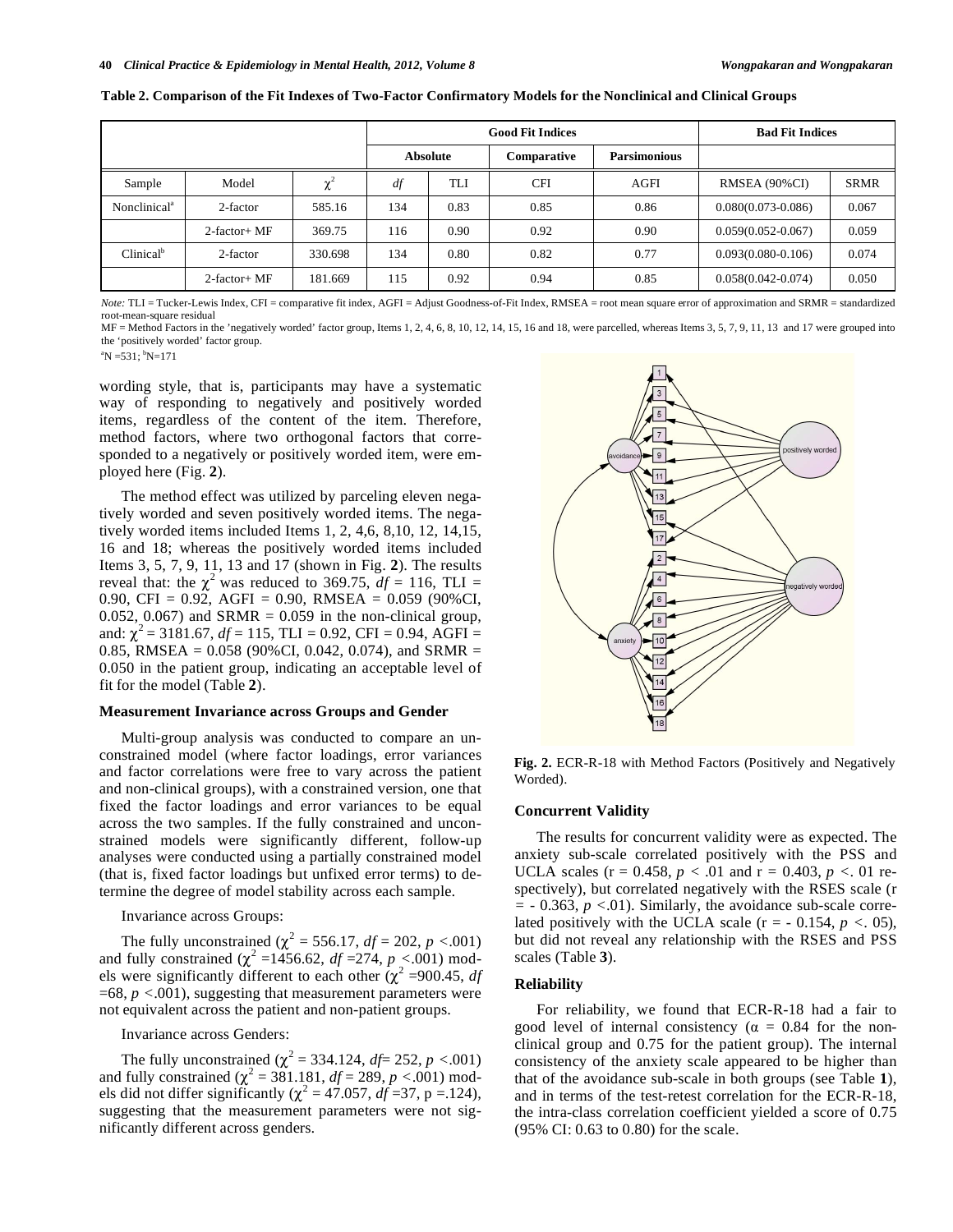**Table 3. Correlations between the sub-scales of ECR-R-18 and the PSS-10, RSES and UCLA Loneliness Scales (N=171)** 

|           | Anxiety  | Avoidance | <b>RSES</b> | <b>PSS-10</b> | <b>UCLA Loneliness</b>           |
|-----------|----------|-----------|-------------|---------------|----------------------------------|
| Anxiety   |          | $.220*$   | $-.363"$    | .458          | $.403*$                          |
| Avoidance | $.220**$ |           | $-.010$     | .001          | $\overline{\phantom{0}}$<br>.154 |

Notes:

\*\* Correlation is significant to a 0.01 level (two-tailed)

\* Correlation is significant to a 0.05 level (two-tailed)

# **DISCUSSION**

In terms of descriptive data, there was a clear distinction between the data provided by the two samples. As expected, the patient group appeared to have a higher level of insecure attachment (e.g., preoccupied, fearful and dismissing) than the non-patient group. A further important point was whether the measurement construct was the same between the two groups, and the results shows that it was not. Item 1 ('I prefer not to show a partner how I feel deep down') was found to be problematic and seemed to be responsible for the discrepancy since it loads on the other factors in the patient sample. This item was also found to be double-loading in Wei's study and was not thus chosen for the short ECR [21].

Overall, Cronbach's alpha was acceptable for both groups but was lower in the clinical group (0.84 for the nonclinical sample; 0.77 for the clinical sample), and was lower in the avoidance sub-scale than in the anxiety scale, especially in the patient group. Notably, most items on the avoidance sub-scale were negatively worded, indicating that the responses were more sensitive to negatively worded questions, especially items containing 'not' in the sentence. This is supported by Colosi [34] who found that negative phrases or sentences in questions bring about inconsistency in terms of responses, including a higher frequency of 'don't know' responses, and that this impacts more upon clinical than nonclinical groups. The fact that the ECR-R-18 did not achieve an excellent model fit is because there was a high proportion of negatively worded items when compared to positively worded items (11 to 7), giving a greater chance of a low reliability. In general circumstances, negatively worded items can give lower reliability [35-37] but the situation could be worse for a clinical sample, as there may be interference from transient or pseudo-cognitive impairments related to high anxiety or poor concentration, and this may limit rating at that moment when compared to a non-clinical sample. The fact that in this study Item 1 was found to have the lowest quality might be because it is a question for which respondents are not yet aware of its true meaning. All in all, the concept of creating negatively worded items for fear of an acquiescent response bias might be cautiously applied to this sample. Modifications to this item, such as changing it from negative to positive wording and having the revised version tested on a separate sample, should be carried out before using it with clinical patients, plus if ECR-18 is to be used with a clinical sample, we also suggest dropping Item 1 from the calculation of the avoidance score (take the sum of 8 items and divide it by 8 to give the mean of the avoidance score).

 In terms of factor structure, this shorter version of ECR-R was generally better than the original one in terms of model fit; ECR-R-18 yielded acceptable fit indices as all of the scores were more than 0.90, except for AGFI. This may not meet the perfect criteria of Hu and Bentler, but was generally an acceptable fit. In terms of the bad fit indices, ECR-R-18 demonstrated a good model fit here also, and overall it was comparable or slightly better than the original 36 question ECR-R (Thai version) (CFI =  $0.95$ , NFI =  $0.81$ , RMSEA =  $0.04$  and SRMR =  $0.10$  [20].

Measurement invariance tests showed that both constructs were significantly different, indicating that this measurement, when tested on a non-clinical sample cannot be simply used for a clinical sample and employ similar interpretations. These results suggest that alternative scoring methods may need to be considered when using ECR-R-18 data, otherwise some items should be modified, since the measurements that contain negatively worded items not only harm the reliability but also the predictive validity of the measurements [38].

As expected, the anxiety scale showed a significant, negative correlation with the perceived stress scale and the self-esteem scale, whilst avoidance was found to have a positive correlation with the loneliness score highlighting its concurrent validity. The test-retest reliability of ECR-R-18 was also acceptable, indicating its stability over time in this type of group.

#### **LIMITATIONS AND FURTHER RESEARCH**

One limitation of this study is that no measurement invariance was found across the different type of participants; therefore, ongoing evaluations of this shorter version of the ECR-R will be important, as this is the first study to use a clinical sample. It should also be noted that some items with a negative bias need to be revised, in order for the measurement to be used in a clinical setting. The testing of a new scale containing some items transformed from a negative into a positive style is encouraged for future research, as evidence has shown that this kind of method gives a better model fit [35]. Thus, there should be a replication of the design using modified sub-scales for this population. In addition, cultural differences might play a role in generating different results for Western and Asian populations, particularly when it comes to relationship matters. We therefore propose that the shorter version, either ECR-R-18 or ECR-S, be examined in other cultural contexts.

In summary, this study provides a first evaluation of the shorter version of the ECR-R, using CFA, as applied to both non-clinical and clinical samples. Additional research is required to determine if the results obtained in this study can be replicated in other settings.